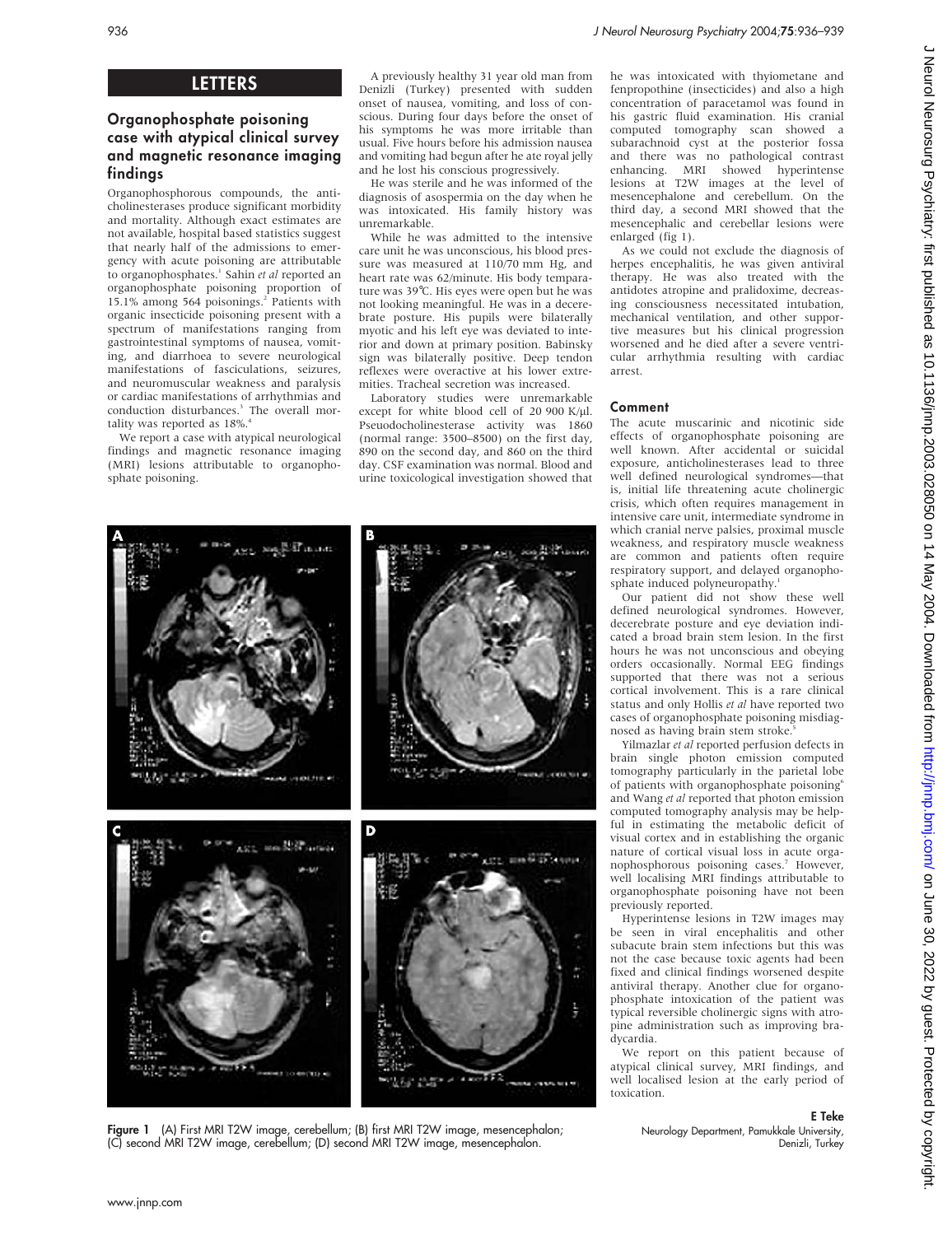### H Sungurtekin

Aneastesiology and Reanimation Department, Pamukkale University

T Sahiner

Neurology Department, Pamukkale University

H Atalay

Aneastesiology and Reanimation Department, Pamukkale University

# S Gur

Neurology Department, Pamukkale University

Correspondence to: Dr E Teke, Pamukkale University, Medicine Faculty, Neurology Department, 20100 Denizli, Turkey; eylemteke@yahoo.com

doi: 10.1136/jnnp.2003.022830

### References

- 1 Singh S, Sharma N. Neurological syndromes tollowing organophosphate poisoning. Neurol<br>*India* 2000;**48**:308–13.
- 2 Sahin HA, Sahin I, Arabaci F. Sociodemographic tactors in organophosphate poisonings: a<br>prospective study. *Hum Exp Toxicol*<br>2003;**22**:349–53.
- 3 Peter JV, Cherian AM. Organic insecticides. Anaesth Intensive Care 2000;28:11-21.
- 4 Karalliedde L, Senanayake N. Acute organophosphorus insecticide poisoning in Sri Lanka. Forensic Sci Int 1988;36:97-100.
- 5 Hollis GJ. Organophosphate poisoning versus brainstem stroke. Med J Aust 1999:170:596-7.
- 6 Yilmazlar A, Ozyurt G. Brain involvement in organophoshate poisoning. Environ Res 1997;74:104–9.
- Wang AG, Liu RS, Liu JH, et al. Positron emission tomography scan in cortical visual loss in patients with organophosphate intoxication. Ophthalmology 1999;106:1287–91.

# Coincidence of a large SCA12 repeat allele with a case of Creutzfeld-Jacob disease

The spinocerebellar ataxias (SCAs) are a group of autosomal dominant inherited neurodegenerative disorders characterised by progressive cerebellar dysfunction. Besides cerebellar manifestations a variety of associated neurological signs, such as ophthalmoplegia, dementia, or pyramidal and extrapyramidal signs may occur. At least 21 loci for SCAs including 11 different genes have been identified. SCA 1, 2, 3, 6, 7, and 17 are caused by expansion of a translated CAG repeat in the corresponding gene leading to an expanded polyglutamine tract in the translated protein. In contrast, Holmes and colleagues<sup>1</sup> recently described a large pedigree with a new form of autosomal dominant ataxia (SCA12) associated with an expanded CAG tract in the 5' untranslated region of the gene PPP2R2B, encoding a brain specific regulatory subunit of protein phosphatase PP2A. Clinical findings in SCA12 patients include upper extremity tremor, cerebellar signs and late onset dementia.<sup>2</sup>

We report on a patient with Creutzfeld-Jakob disease (CJD) carrying a 49 CAG repeat at the SCA12 locus. Additionally, we analysed a large sample of sporadic and hereditary ataxia patients for SCA12 mutations.

A 57 year old man of German origin presented subacutely with gait ataxia and a striking action tremor. Shortly after disease onset, his wife also noticed dysarthria. There was no evidence for neurological diseases in his family. His father died at 43 years from cardiac infarction, his 80 year old mother has no other children. On neurological examination, he showed no signs of cognitive impairment, oculomotor performance was normal. Deep tendon reflexes were depressed, there were no paresis, no pathological signs, and sensory testing was normal for pain, temperature, and touch. His gait was severely ataxic, there was a moderate dysmetria of the upper and lower limbs with a prominent action tremor.

An initial brain MRI was normal. Extensive blood tests including vitamins B12 and E, paraneoplastic antibodies and serum ceruloplasmin showed no pathological results. His cerebrospinal fluid was normal, except for a moderately raised protein level.

Electrophysiology showed subclinical sensory motor neuropathy. A genetic analysis of SCAs revealed a repeat expansion of 49 CAGs in the PPP2R2B gene for SCA12.

The disease rapidly progressed and after four months the patient additionally developed dementia with disorientation and paranoid hallucinations together with a deterioration of his neurological status especially for the ability to coordinate his movements. A second MRI scan now showed bilateral signal hyperintensity in the putamen and caudate nucleus, as well as the frontal, parietal, and insular cortices. EEG showed slowing of background activity with bursts of generalised  $\theta$  rhythm. Additionally, CSF was positive for 14.3.3 protein leading to the assumption of a probable CJD case.

The patient died two months later because of aspiration pneumonia. Necropsy revealed a brain of 1265 g, which appeared to be unaffected macroscopically. Histological investigations showed moderate to severe spongiform changes with confluent vacuoles, a mild to moderate astrocytic gliosis, and a moderate nerve cell loss in the cerebral neocortex and, to a variable extent, in the basal ganglia, thalamic nuclei, and midbrain structures. The hippocampal formation and brain stem nuclei were comparatively free of pathological

changes. Spongiform changes were seen also in the molecular layer of the cerebellum together with a granule cell loss. Kuru plaques could be detected next to Purkinje cells as a hallmark of this special subtype of  $L$  CJD.<sup>3</sup> With a monoclonal antibody against prion protein (Gö138), perivacuolar prion protein deposits were detectable in cortical areas and plaquelike or granular deposits in the cerebellum. Genetic analysis of the PRNP gene revealed the MV genotype at codon 129.

Additionally, we screened 1028 patients from northern Germany with cerebellar ataxia, including 113 patients with positive family history, and 150 healthy controls for SCA12 mutation.

Repeat expansions in all other known SCA genes had been previously excluded.

SCA12 expansions larger than 50 repeats were not detected in any of the patients or controls. In addition to the CJD patient with 49 CAG repeats, alleles of 40 respectively 41 repeats were found in two patients with late onset sporadic ataxia. All other allele sizes ranged from 4 to 28 CAG repeats with a heterozygosity of 60.7% as shown in table 1. The most common allele containing 10 CAG repeats was found in 61.7% of all chromosomes.

### Comment

SCA12 is a very rare entity for autosomal dominant and sporadic ataxias with only six Indian and one American pedigree of German descent published at present.<sup>245</sup> The expanded alleles ranged from 55 to 78 CAG repeats, whereas normal alleles ranged from 7–31 repeats. Recently, an allele of even 45 repeats was described in an Indian control subject without any neurological symptoms and with no family history of ataxia.<sup>5</sup> We now present a case of CJD bearing a repeat of 49 CAG copies. The initial symptoms of this patient resembled those described in SCA12 patients. In particular the action tremor in combination with cerebellar signs that preceded the cognitive impairment for four

Table 1 Distribution of alleles at the SCA12 locus among 1029 ataxia patients and 150 healthy controls. Undetected repeat lengths are not shown

|                | <b>Healthy controls</b> |               | Ataxia patients |               |
|----------------|-------------------------|---------------|-----------------|---------------|
| $(CAG)_{n}$    | Number                  | Frequency (%) | Number          | Frequency (%) |
| $\overline{4}$ |                         |               | $\overline{2}$  | 0.10          |
| $\overline{7}$ |                         | 0.33          |                 | 0.05          |
| 9              | $\overline{2}$          | 0.67          | 49              | 2.38          |
| 10             | 176                     | 58.67         | 1270            | 61.71         |
| 11             | 3                       | 1.00          | 20              | 0.97          |
| 12             | 1                       | 0.33          | 3               | 0.15          |
| 13             | 34                      | 11.33         | 229             | 11.13         |
| 14             | 33                      | 11.00         | 174             | 8.45          |
| 15             | 37                      | 12.33         | 244             | 11.86         |
| 16             | 1                       | 0.33          | 20              | 0.97          |
| 17             | 4                       | 1.33          | 19              | 0.92          |
| 18             |                         |               | 14              | 0.68          |
| 19             |                         | 0.33          | $\overline{2}$  | 0.10          |
| 20             |                         | 0.33          | $\overline{2}$  | 0.10          |
| 21             | 5                       | 1.67          |                 |               |
| 22             |                         |               |                 | 0.05          |
| 23             |                         |               |                 | 0.05          |
| 24             |                         | 0.33          |                 | 0.05          |
| 26             |                         |               |                 | 0.05          |
| 28             |                         |               | 2               | 0.10          |
| 40             |                         |               |                 | 0.05          |
| 41             |                         |               |                 | 0.05          |
| 49             |                         |               |                 | 0.05          |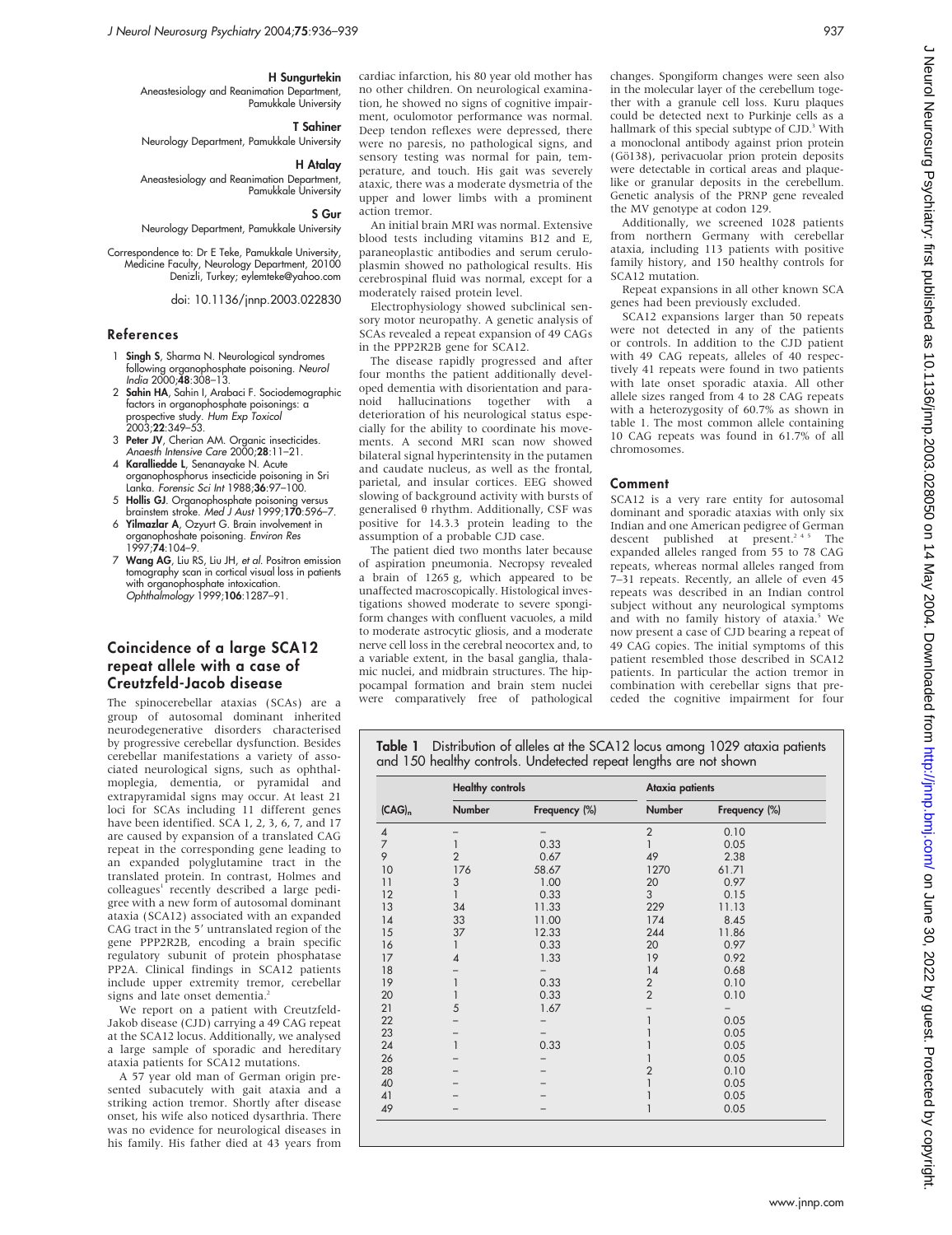months was striking. On the other hand, ataxia is also a prominent clinical feature of the Kuru-plaque variant found in this patient, which is linked to the MV genotype at codon 129 and PRP<sup>sc</sup> type 2. However, we cannot elucidate whether CJD of this patient unmasked SCA12 at a subclinical stage or whether the 49 allele is a large and rare normal allele without any influence on the phenotype and, unfortunately, there are no other family members available for genetic evaluation. What remains is the coincidence of two very rare diseases, respectively genetic variations. The protein phophatase PP2A may play a part in tau phosphorylation and apoptosis. Therefore, the possibility that a large SCA12 repeat could influence the pathogenesis of sporadic CJD, especially the Kuru-plaques variant, should be further evaluated.

The role of the 40 and 41 CAG repeats in two sporadic late onset ataxia cases is also difficult to interpret and we cannot exclude a pathogenic influence, although an even larger allele was found in a young Indian healthy control. The findings of this study implicate a more sophisticated interpretation of SCA12 alleles and raise the question about the diagnostic threshold between normal and expanded alleles.

# Y Hellenbroich

Institute of Human Genetics, University of Lübeck, Germany

### W Schulz-Schaeffer

Department of Neuropathology, University of Göttingen, Germany

Y Hellenbroich, M F Nitschke

Department of Neurology, University of Lübeck

# J Köhnke

Institute of Human Genetics, University of Lübeck

# G Händler

Department of Radiology, University of Lübeck

K Bürk Department of Neurology, University of Tübingen, Germany

### E Schwinger, C Zühlke

Institute of Human Genetics, University of Lübeck

Correspondence to: Dr Y Hellenbroich, Institute of Human Genetics, University of Lübeck, Ratzeburger<br>Allee 160, 23538 Lübeck, Germany; hellenbroich@gmx.de

doi: 10.1136/jnnp.2003.028381

# References

- 1 Holmes SE, O'Hearn EE, McInnis MG, et al. Expansion of a novel CAG trinucleotide repeat in the 5' region of PPP2R2B is associated with SCA12. Nat Genet 1999;23:391–2.
- 2 O'Hearn E, Holmes SE, Calvert PC, et al. SCA-12: Tremor with cerebellar and cortical atrophy is associated with a CAG repeat expansion. Neurology 2001;56:299–303.
- 3 Parchi P, Giese A, Capellari S, et al. Classification of sporadic Creutzfeldt-Jakob disease based on molecular and phenotypic analysis of 300 subjects. Ann Neurol 1999;46:224–33.
- 4 Srivastava AK, Choudhry S, Gopinath MS, et al. Molecular and clinical correlation in five Indian families with spinocerebellar ataxia 12. Ann Neurol 2001;50:796–800.
- 5 Fujigasaki H, Verma IC, Camuzat A, et al.  $\tilde{\mathsf{A}}$ 12 is a rare locus for autosomal dominant cerebellar ataxia: a study of an Indian family. Ann Neurol 2001;49:117–21.

# Pre-treatment with corticosteroids and a single cycle of high dose albendazole for subarachnoidal cysticercosis

Cysticercosis is a common parasitic disease of the central nervous system and a pleomorphic neurological disorder. It is an endemic problem in developing countries and is now increasing in industrialised nations.<sup>1</sup> In Mexico neurocysticercosis is one of the main reasons for neurological consultation, and the first cause of epilepsy in adults.<sup>2</sup> The treatment of neurocysticercosis is controversial and depends on the clinical and neuroimaging features, as well as the extent and severity of the associated inflammatory reaction.3 Basal subarachnoidal cysticercosis and racemose disease of sylvian fissure may behave aggressively producing intracranial hypertension, obstructive hydrocephalus, chronic arachnoiditis, vasculitis, and cerebral infarctions.4 Subarachnoidal cysticercosis may have a chronic course and a poor prognosis, and is still treated surgically. In a recent open trial of 33 patients with subarachnoidal cysts of at least 50 mm in diameter, treatment with albendazole at a dose of 15 mg/kg/day during 28 days produced an adequate response in 12 patients (36%). The remaining 21 patients (64%) required repeated courses of albendazole and 10 treatments with praziquantel because of a partial or incomplete response to the first albendazole cycle.<sup>5</sup> Repeated treatments are not a minor problem in areas where cysticercosis is endemic and medical resources are limited. To explore a more effective regimen for subarachnoidal cysticercosis we started a pilot study in 1998 with corticosteroids pretreatment and a single course of a higher albendazole dose.

We included 12 patients with the diagnosis of subarachnoidal cysticercosis based in clinical data, imaging studies, and inflammatory cerebrospinal fluid with a positive enzyme linked immunosorbent (ELISA) test against cysticercal antigens.

After written informed consent six hospitalised patients were pre-treated with intravenous dexamethasone at a dose of 8 mg every eight hours for five days. Four outpatients not receiving corticosteroids were given oral prednisone at dose of 1.5 mg/kg of body weight per day for five days. Two patients with severe arachnoiditis with incomplete response to prednisone, one of them with vasculitis proved by angiography were already receiving cyclophosphamide 100 mg per day, the drug was continued in both and one of them was also pre-treated with oral prednisone as above.

Albendazole was given at a dose of 30 mg/ kg of body weight per day in three divided doses for 15 days. As soon as oral intake was tolerated patients taking dexamethasone were switched to prednisone at dose of 1 mg/kg of body weight a day. After four weeks, and depending on the clinical status prednisone dose was tapered individually. Magnetic resonance imaging (MRI) was performed before treatment and three to six months after treatment.

Four men and eight women with an average age of 32.8 years (range 20 to 47) were included. The mean hospital stay for inpatients was 17 days. Table 1 gives symptoms and signs before treatment and at the end of the 15 days of albendazole treatment. In five patients a ventriculoperitoneal shunt was placed before albendazole treatment. In seven patients, corticosteroids improved clinical manifestations within the first 24 hours.

On baseline MRI, the number of subarachnoid cysts varied from 1 to 24 cysts per patient; 10 patients had cysts in the basal cisterns and three had racemose cysts in Sylvian fissure. In three patients additional lobar and subcortical cysts were also present and ependymal or leptomeningeal enhancement was observed in five patients.

On MRI studies at six months of follow up a reduction of 86% of the number of the subarachnoidal vesicles was observed, decreasing from 73 to 10 cysts ( $p = 0.02$ ; Mann-Whitney U test two tailed), with a

Table 1 Changes after treatment in neurological symptoms, signs, and cerebrospinal fluid (CSF) analysis

|                            | <b>Before</b><br>treatment                   | After 15 days of corticosteroids and<br>albendazole treatment |                    |
|----------------------------|----------------------------------------------|---------------------------------------------------------------|--------------------|
| <b>Symptoms</b>            | <b>Number</b>                                | Number                                                        | p                  |
|                            |                                              |                                                               | Value*             |
| Headache                   | 11                                           | 7                                                             | 0.115              |
| Nausea                     | $\begin{array}{c} 8 \\ 7 \end{array}$        | $\overline{2}$                                                | 0.036              |
| Vomiting                   |                                              |                                                               | 0.027              |
| <b>Blurred</b> vision      |                                              |                                                               | 0.590              |
| Somnolence                 |                                              |                                                               | 0.217              |
| Abnormal mental status     |                                              |                                                               | 0.590              |
| Seizures                   | $\begin{array}{c}\n3 \\ 3 \\ 3\n\end{array}$ |                                                               | 0.590              |
| Diplopia                   |                                              | Ω                                                             | 0.478              |
| Signs                      |                                              |                                                               |                    |
| Intracranial hypertension  | 11                                           | $\overline{2}$                                                | 0.001              |
| Papilloedema               | 10                                           | 3                                                             | 0.012              |
| Abnormal ocular movements  | 3                                            | 0                                                             | 0.217              |
| Incoordination             | $\overline{2}$                               |                                                               | 1.000              |
| Motor deficit              |                                              |                                                               | 1.000              |
| <b>CSF</b>                 | <b>Before</b>                                | At six month follow up                                        |                    |
|                            | treatment                                    |                                                               |                    |
| Opening pressure mean (SD) | 236 (130)                                    | 159 (37)                                                      | $0.018 +$          |
| Glucose mean (SD)          | 62 (39)                                      | 45 (15)                                                       | 0.119 <sub>†</sub> |
| Proteins mean (SD)         | 73 (94)                                      | 97 (117)                                                      | $0.564 +$          |
| Cells mean (SD)            | 70 (133)                                     | 59 (110)                                                      | 0.998+             |
| ELISA+cysticercus antigens | 9                                            | 12                                                            | 0.590              |
|                            |                                              |                                                               |                    |

\*Univariate analysis by Fisher's exact test. Mann-Whitney U test, two tailed.